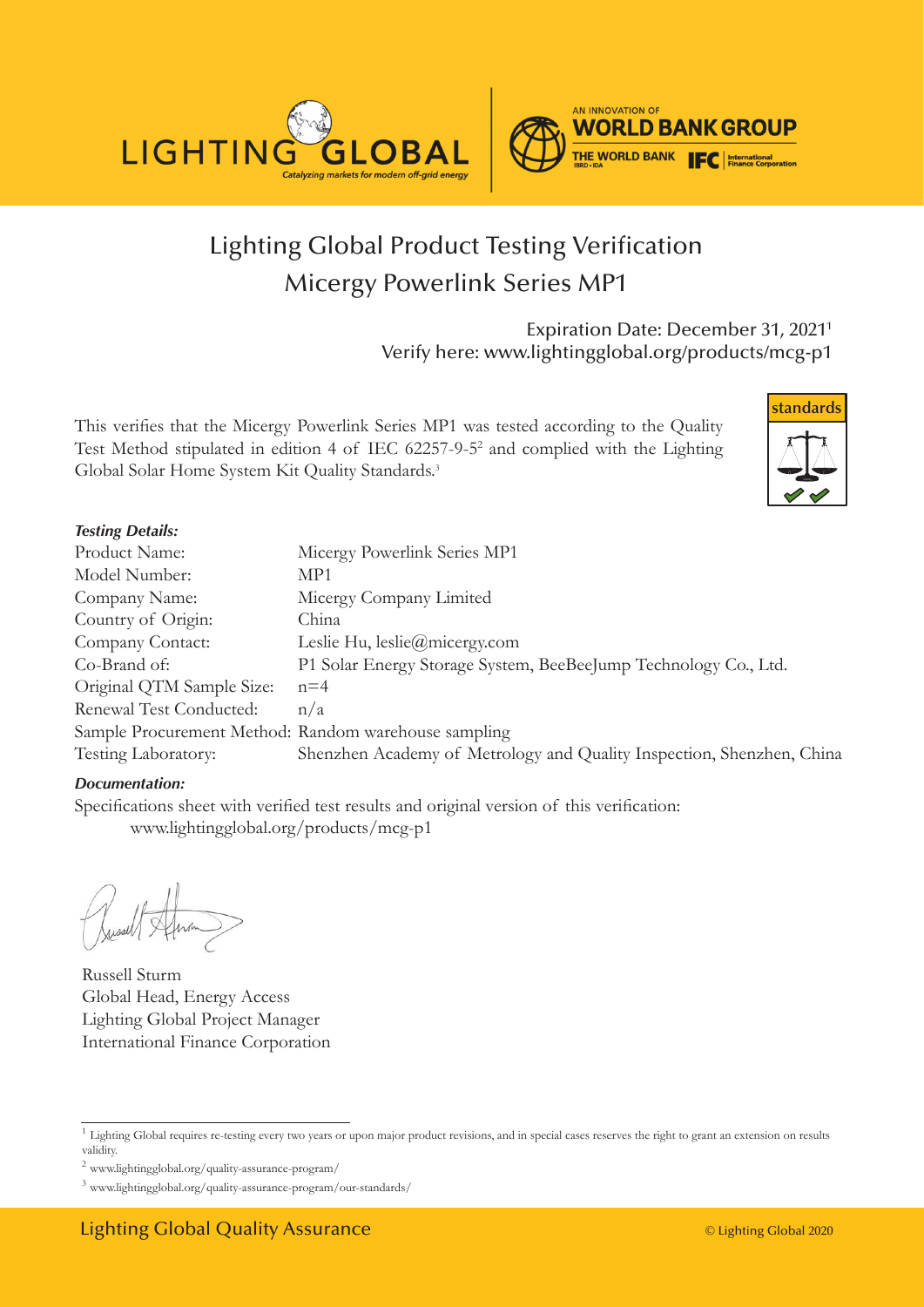## Type Approval Micergy Powerlink Series MP1

### Verify here: www.lightingglobal.org/products/mcg-p1

| Category                           | <b>Quality Standard</b>                                                                                                                                                                                                                                                                                                                                                                                                                                                                                                                                  | Verdict |
|------------------------------------|----------------------------------------------------------------------------------------------------------------------------------------------------------------------------------------------------------------------------------------------------------------------------------------------------------------------------------------------------------------------------------------------------------------------------------------------------------------------------------------------------------------------------------------------------------|---------|
| Truth In Advertising               | Manufacturer, Product Name and Model Number accurately<br>specified                                                                                                                                                                                                                                                                                                                                                                                                                                                                                      | Pass    |
|                                    | Performance and Component Ratings accurately specified.<br>Any description of the product that appears on the<br>packaging, inside the package and in any media shall be<br>truthful and accurate. No statements mislead buyers or end<br>users about the utility of the product. Numeric ratings deviate<br>no more than 15% from actual performance (note that it<br>is acceptable for actual performance to exceed advertised<br>performance).                                                                                                        | Pass    |
|                                    | Port voltage and current specifications, if provided, are<br>accurate. Included appliances function when connected to<br>ports. Power output of ports is sufficient to power appliances<br>that are advertised but not included. Ports that are intended<br>for a function other than providing power, such as data ports,<br>are not required to meet this standard.                                                                                                                                                                                    | Pass    |
| Lumen Maintenance                  | Average relative light output $\geq 90\%$ of initial light output at<br>2,000 hours with only one sample allowed to fall below 85%<br>OR All 4 samples maintain $\geq$ 95% of initial light output at<br>$1,000$ hours                                                                                                                                                                                                                                                                                                                                   | Pass    |
| Circuit and Overload<br>Protection | Products include a current limiting mechanism to prevent<br>irreversible damage to the system. The mechanism is easily<br>resettable or replaceable by the user, or automatically resets.<br>If replaceable fuses are used for circuit protection, sizes are<br>labeled on the product and listed in the user manual, and,<br>if fuses are replaceable by the user, at least one spare fuse<br>is included with the product. Included appliances are not<br>required to meet this standard unless they have ports that are<br>intended to provide power. | Pass    |
| <b>AC-DC Charger Safety</b>        | Any included AC-DC charger carries approval from a<br>recognized consumer electronics safety regulator                                                                                                                                                                                                                                                                                                                                                                                                                                                   | n/a     |
| Wiring and Connector<br>Safety     | Wires, cables and connectors are appropriately sized for the<br>expected current and voltage.                                                                                                                                                                                                                                                                                                                                                                                                                                                            | Pass    |
| Hazardous<br>Substances Ban        | No battery contains cadmium or mercury at levels greater<br>than trace amounts                                                                                                                                                                                                                                                                                                                                                                                                                                                                           | Pass    |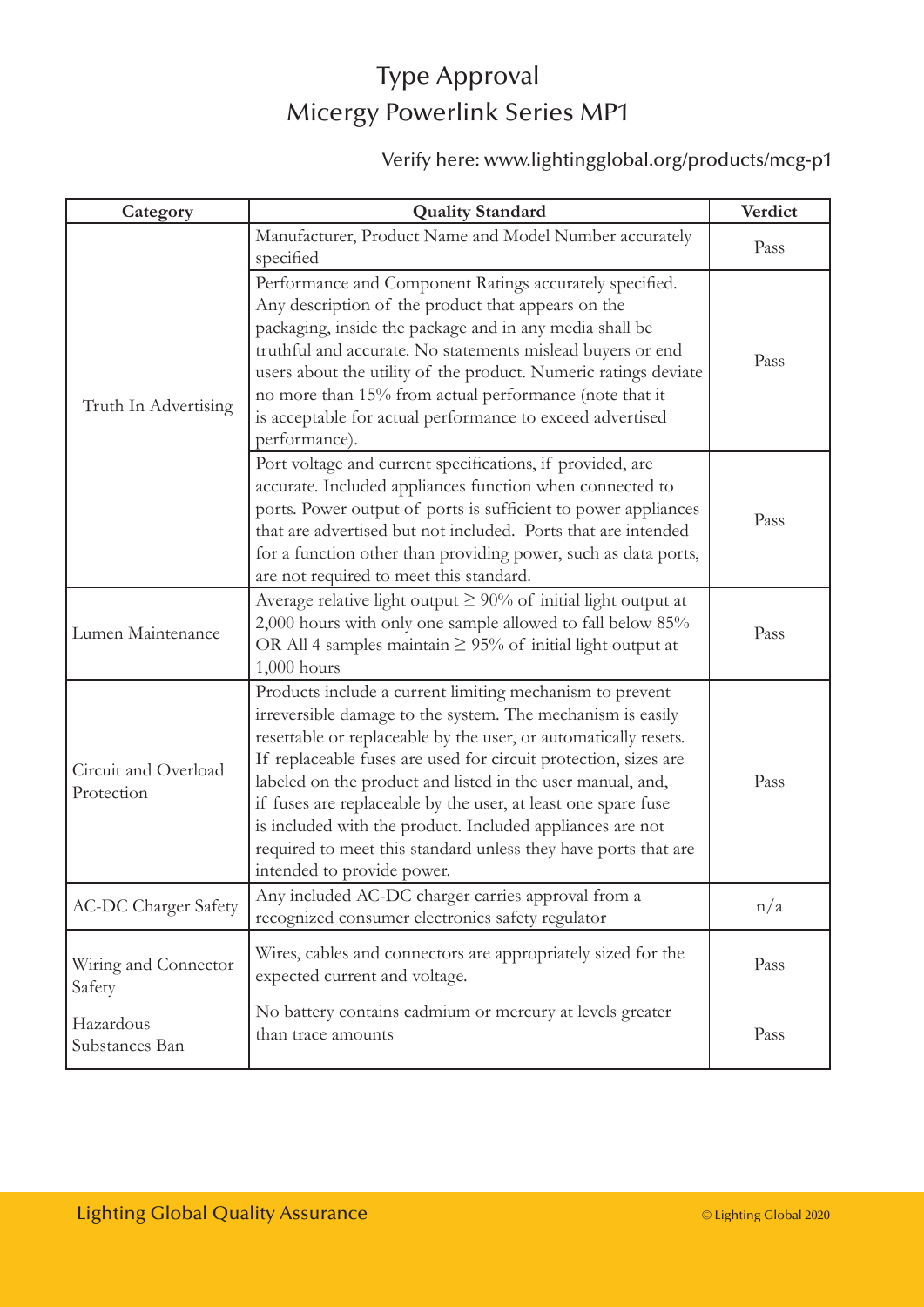# Type Approval Continued Micergy Powerlink Series MP1

### Verify here: www.lightingglobal.org/products/mcg-p1

| Category                                   | <b>Quality Standard</b>                                                                                                                                                                                                                                                                                                                                                                                                                                         | Verdict |
|--------------------------------------------|-----------------------------------------------------------------------------------------------------------------------------------------------------------------------------------------------------------------------------------------------------------------------------------------------------------------------------------------------------------------------------------------------------------------------------------------------------------------|---------|
| <b>Battery Protection</b>                  | Protected by an appropriate charge controller that prolongs<br>battery life and protects the safety of the user.<br>4 samples must meet the requirements outlined in Lighting<br>Global Quality Standards.<br>Lithium batteries carry IEC 62281, IEC 62133-2, UL 1642<br>or UN 38.3 certification and have overcharge protection for<br>individual cells or sets of parallel-connected cells. Batteries of<br>included appliances must also meet this standard. | Pass    |
| <b>Battery Durability</b>                  | The average capacity loss of 4 samples does not exceed 25%<br>and only one sample may have a capacity loss greater than<br>35% following the battery durability storage test as defined in<br>IEC/TS 62257-9-5 Annex BB                                                                                                                                                                                                                                         | Pass    |
| PV Overvoltage<br>Protection               | If the battery is disconnected or isolated, the system must not<br>be damaged and the load terminals shall maintain a voltage<br>that is safe for their intended uses.                                                                                                                                                                                                                                                                                          | Pass    |
| Miswiring Protection                       | The user interface is designed to minimize the likelihood<br>of making improper connections. If improper or reversed<br>connections can easily be made, they cause no damage to the<br>system or harm to the user.                                                                                                                                                                                                                                              | Pass    |
| Physical Ingress<br>Protection             | IP2X for all products, IP3X (or $2X +$ circuit protection) for<br>PV modules, IP5X for fixed outdoor products                                                                                                                                                                                                                                                                                                                                                   | Pass    |
| Water Ingress<br>Protection                | Degree of protection required is based on product type:<br>Fixed separate (indoor): No protection required<br>Portable separate: Occasional exposure to rain<br>Portable integrated: Frequent exposure to rain<br>Fixed integrated (outdoor): Permanent outdoor exposure<br>PV modules: Outdoor rooftop installation                                                                                                                                            | Pass    |
| Drop Test                                  | Fixed separate (indoor): No requirement<br>All other products: All samples are functional after drop test;<br>none result in dangerous failures.                                                                                                                                                                                                                                                                                                                | Pass    |
| Soldering and Elec-<br>tronics Workmanship | The system and any included appliances are rated "Good"<br>or Fair" for workmanship quality as defined in Annex F of<br>IEC/TS 62257-9-5. At most, one sample may fail to function<br>when initially evaluated.                                                                                                                                                                                                                                                 | Pass    |
| Mechanical Durability                      | 4 samples and included appliances are functional after Switch,<br>Connector, Gooseneck and Strain Relief tests; none result in<br>dangerous failures                                                                                                                                                                                                                                                                                                            | Pass    |
| Cable Specifications                       | Any outdoor cables must be outdoor-rated and UV resistant.                                                                                                                                                                                                                                                                                                                                                                                                      | Pass    |